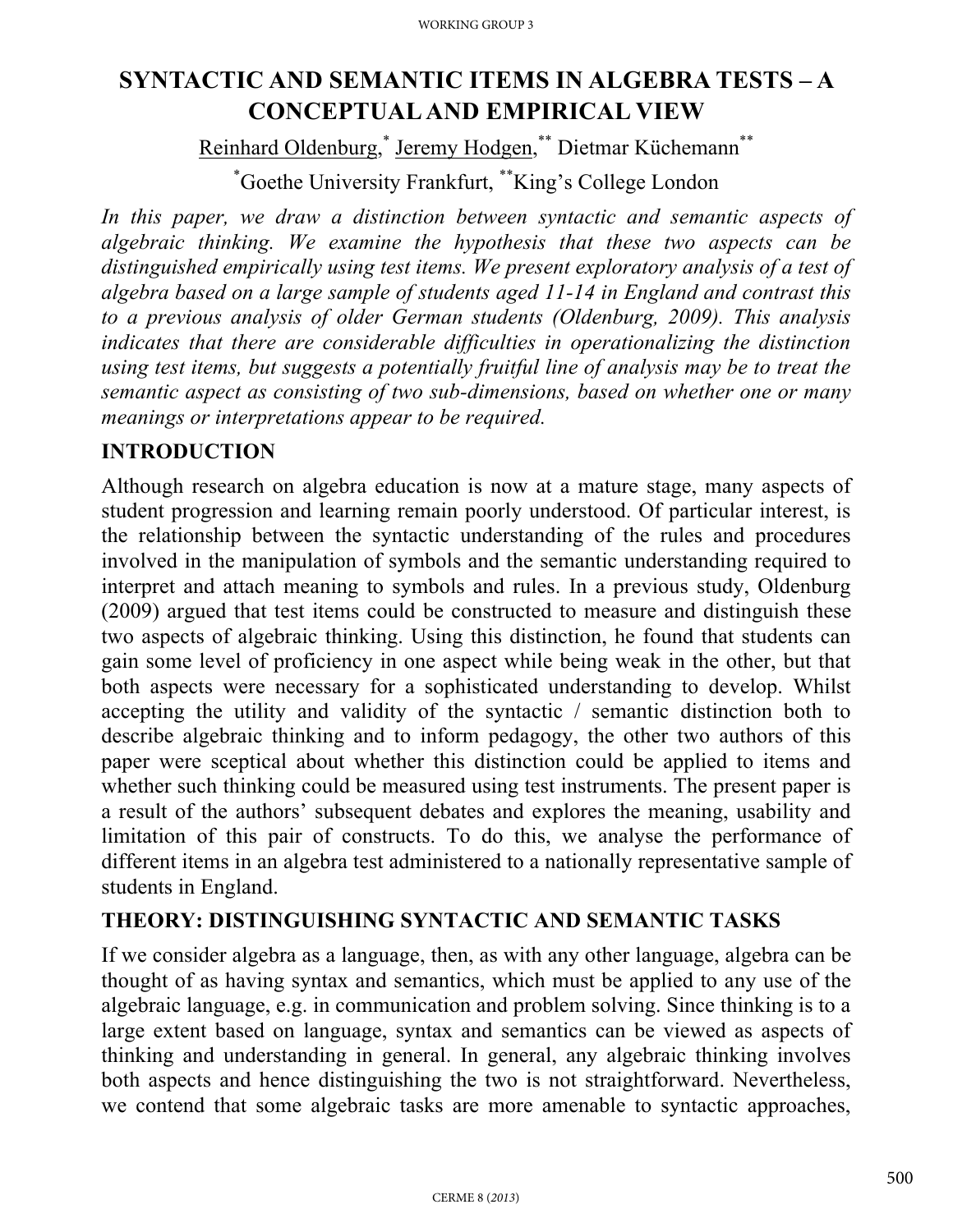whilst others are more amenable to semantic approaches. For the purposes of the present paper, we give the following working definition:

A syntactic task, or assessment item is one that can be solved by actions triggered by the syntactic structure of the expression alone without involving a mental model for interpretation, i.e. without having mental objects referred to by the symbols. For example, it is possible to solve the expansion of  $(x+y)^2$  by purely syntactic thinking, because the pure lexical structure may activate the schema of the binomial theorem.

A semantic task, or assessment item is one in which the need for the interpretation of symbols (i.e. the construction of a mental model of objects denoted by symbols) is dominant in successful solutions. For example, in order to give a general expression that allows one to calculate the number of wheels a certain number of cars have, one has to activate semantic thinking to symbolize the number of cars by a letter and relate this letter in its domain of interpretation with the wheel number.

Syntactic tasks by this definition are those that can be successfully carried out by "term rewriting systems" as defined in computer science (Baader & Nipkow, 1999). Such systems cannot carry out tasks that require students to link the algebraic language with objects and concepts from outside mathematics. We contend that tasks that require at least a complete sentence in natural language are very likely to be semantic. We note that this definition is based on the anticipated processes that will be used when solving the items. Thus, in order to classify tasks as mainly syntactic or mainly semantic, one needs to anticipate the way that students tackle it.

We do not claim that our distinction between syntax and semantics is entirely unique, although other researchers' definitions differ in some key respects. Most recently, the distinction has been used to analyse different approaches to, and aspects of, the production of proof (Weber & Alcock, 2004; see also, Iannone & Nardi, 2007). Weber and Alcock distinguish between "syntactic proof production", by which they mean "one which is written solely by manipulating correctly stated definitions and other relevant facts in a logically permissible way", and "semantic proof production", by which they mean "a proof of a statement in which the prover uses instantiation(s) of the mathematical object(s) to which the statement applies to suggest and guide the formal inferences that he or she draws" (p. 210). One problem with this definition is that the precise meaning of both "stated definition" and "permissible way" is rather vague. However, Weber and Alcock's approach shares with ours a concern for the importance of the domain of reference.

Kieran (1996) draws a distinction between 'transformational', or rule-based, activity, 'generational' activity in which the objects of algebra, expressions and equations, are formed, and 'global, meta-level' activity, which includes problem-solving and modelling. Whilst she argues that transformational activities are more often based on syntactic rules, she notes that they can in certain cases be legitimated by semantic arguments (e.g., transforming 1/(1-*v*/*c*) to 1-*v*/*c* in special relativity incorporates some physical assumptions). Further, although Kieran argues that much of the "meaning-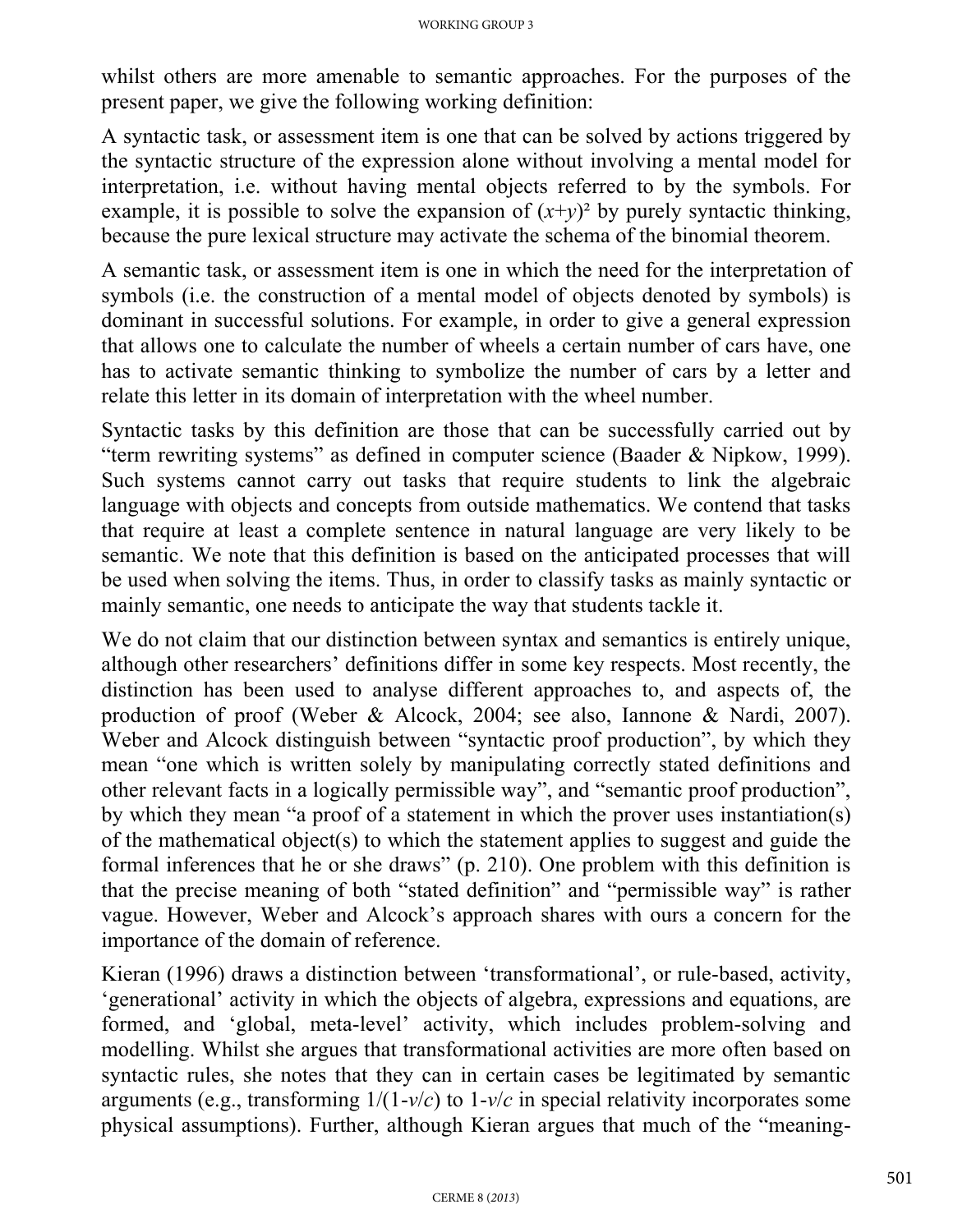building" for algebraic objects takes place through generational activity, some generational activity can be largely rule-based (e.g., the generation of the polynomial sequence,  $(x-1)^n$ . Engelbrecht, Harding and Potgieter (2005) used the distinction between procedural and conceptual knowledge and found medium correlation. Note that this distinction is different from ours, as is explained in table 1. Neubrand and Neubrand (2004) draw a distinction between technical, or procedural, tasks and modeling tasks, which often require semantic, or meaning-based, constructions. However, they note that technical calculation tasks may require some meaning-based activity, particularly those involving longer algorithms. Similarly, modelling requires students to operate on symbols as well as constructing meaning for the symbols. Although neither Kieran's nor Neubrand and Neubrand's dichotomies are completely identical to the syntactic/semantic distinction, their analyses do serve to remind us that the distinction between syntactic and semantic tasks is somewhat blurred, specifically:

- Some items can be tackled both syntactically and semantically. For example, expanding  $5(x+2)$  may be done either by syntactic matching to the pattern of the distributive law  $a(b+c)$  or by applying the semantic way of interpreting the expression as the area of a rectangle.
- A semantic approach may be helpful to help a learner self-correct the misapplication of syntactic rules. In the case of the expansion of  $(x+y)^2$  referred to above, semantic thinking (by, for example, substituting some numbers for the symbols) can help avoid the common expansion error of  $x^2+y^2$ .
- Even items that are mainly semantic in nature (e.g. "Explain the meaning of  $2g+4r$  in some context") involve at least the syntactic ability to read the expression. Here, one needs the semantic understanding that 2*g*+4*r* is a legitimate (set of) numbers/answer not just that the expression can be read as "2 times *g* added to 4 times *r".*
- Modelling tasks (i.e. generating an expression or equation to describe a situation or relation) require at least the minimal syntactic competence to write down the expression. So, while a mental distinction may be possible, it can be blurred as soon as the communication processes are required.

| Knowledge  | syntactic                  | semantic                                                    |  |  |  |  |
|------------|----------------------------|-------------------------------------------------------------|--|--|--|--|
| procedural | Distribute $2 \cdot (x+y)$ | Substitute values and calculate [1]                         |  |  |  |  |
| conceptual |                            | Number of opening and Upon substitution for both x in $x+x$ |  |  |  |  |
|            |                            | closing bracket must be the must be replaced by the same    |  |  |  |  |
|            | same                       | value                                                       |  |  |  |  |

#### **Table 1: A comparison of syntactic/semantic and conceptual/procedural dimensions**

One could argue that the entanglement of syntactic and semantic aspects within the domain of algebraic thinking is clear from the outset, e.g. one could read Lins and Kaput's (2004) definition of algebraic thinking that way: "First, [algebraic thinking] involves acts of deliberate generalisation and expression of generality. Second, it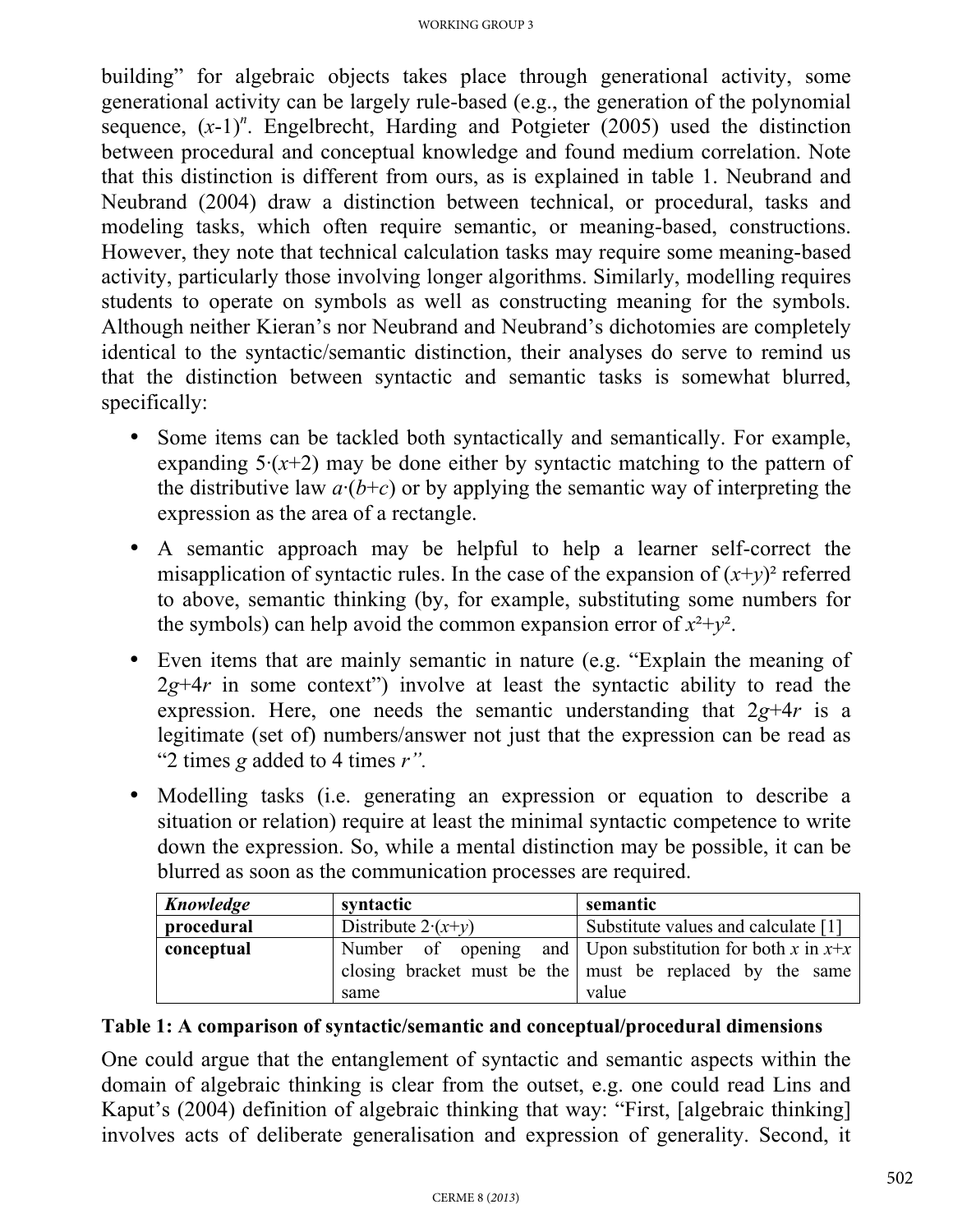involves, usually a separate endeavour, reasoning based on the *forms* of syntacticallystructured generalisations, including syntactically and semantically guided actions" (Lins & Kaput, 2004, p. 48). In fact, certain algebraic actions may be justified from semantic or from a syntactic perspective. Indeed we even more assume that this effect may depend on the development of algebraic thinking, i.e., we suggest that, as students' algebraic thinking becomes more sophisticated, the thinking evoked may change and tasks that previously required semantic approaches may be solved using purely syntactic approaches. Moreover, the hypothesis that items (and not a particular student's way of doing an item) can (at least to some extent) be classified as either syntactic or semantic assumes that typical students have a preferred way of tackling these problems. We note also that it is possible a students' preferred approach may be strongly influenced by the teaching approaches adopted by their teachers. Hence, whilst it is possible theoretically to distinguish between syntactic and semantic aspects of algebraic thinking, it is not clear whether these aspects can be reliably distinguished empirically through test items. If the distinction can be used successfully at all, it must be applied to small focussed test items, not to larger problems as substantial mathematical activities usually span syntactic and semantic aspects.

## **METHODS**

In this paper, we analyse the performance of different items on an algebra test originally developed in the 1970s as part of the Concepts in Secondary Mathematics and Science (CSMS) study (Hart et al., 1981). In 2008 and 2009, these tests were administered to a nationally representative sample of 5115 students in England aged 11-14 as part of the Increasing Competence and Confidence in Algebra and Multiplicative Structures (ICCAMS) study (Hodgen, Küchemann, Brown & Coe, 2009). These data were collected as part of a larger study and not specifically designed for the study reported here.

The focus of the CSMS/ICCAMS algebra test is on generalized arithmetic (Küchemann, 1981). Drawing on, and extending, Collis's (1975) analysis of the different ways in which pronumerals can be interpreted, items were devised to bring out the following six categories (Küchemann, 1981): Letter evaluated, Letter not used, Letter as object, Letter as specific unknown, Letter as generalised number, and Letter as variable. We note that the test items were not developed specifically to address the syntactic / semantic distinction. Indeed, items in a category may involve syntactic or semantic approaches, although items in the two categories, 'letter as generalised number' and 'letter as variable', are more likely to be semantic.

The items were independently coded as syntactic, semantic or mixed by the three authors of this paper using only the definition of the categories given in the Theory section above, with mixed used for items felt to involve both aspect. Examples of classifications are given in figure 1 and 2. We assume that the classification in figure 1 can be easily agreed on, figure 2 presents items that are potentially difficult to classify. One may say that all of them have a syntactic appeal if attacked by replacing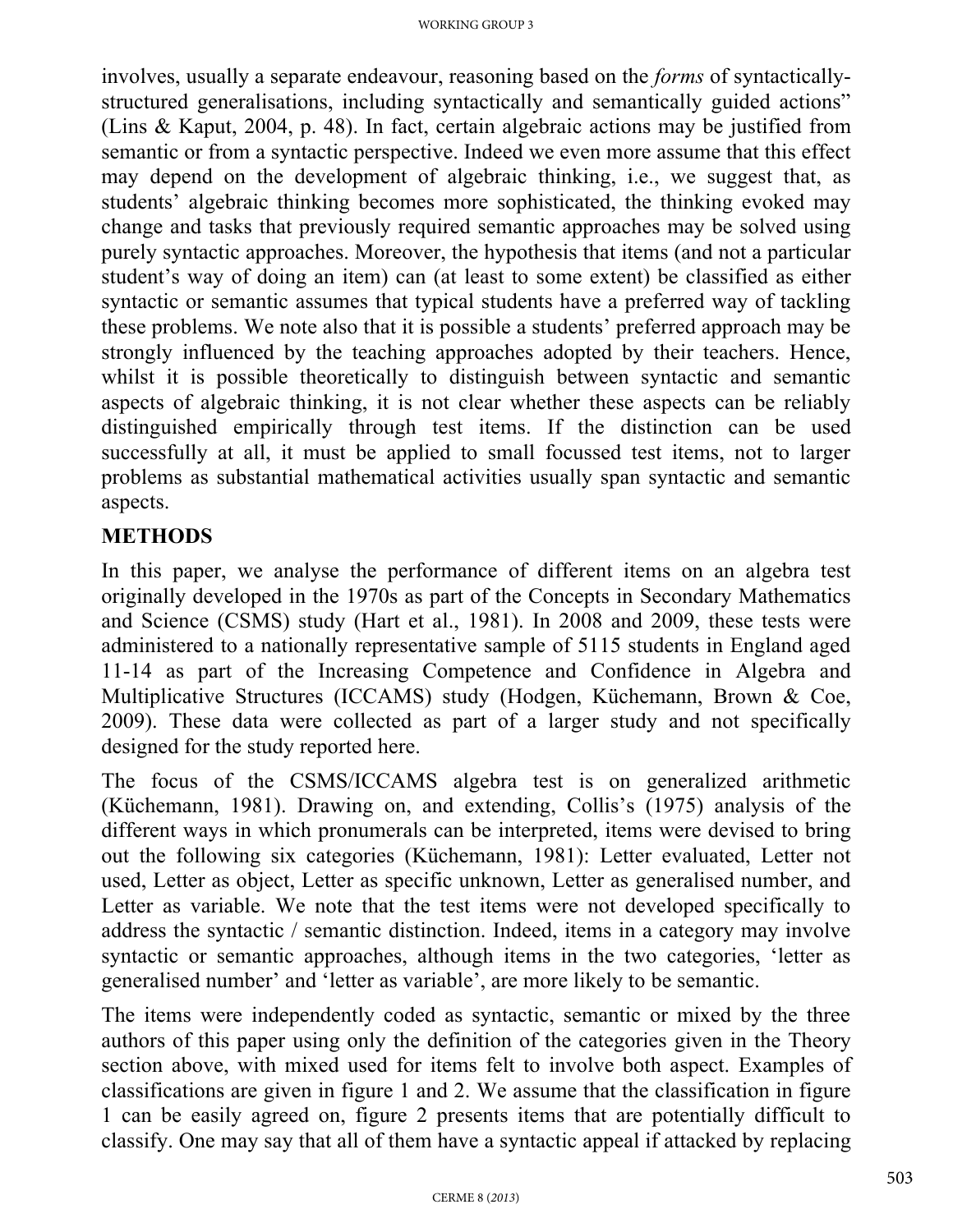one sub-expression by a part that is known to be equal. This is what puts 5a,5b into the mixed category (as there are references to concrete numbers as well which constitute the semantic aspect). In the case of 5c, however, we assume that plugging 8 for *e*+*f* in the second equation is different from tasks the student may have met before, so that according to the above definition ("A syntactic task is one that can be solved by actions triggered by the syntactic structure of the expression alone. ") we miss the triggering effect to take place ion the student that we assume to do the item.

The results of this initial coding exercise reflect the problematic nature of applying the syntactic/semantic distinction to items. The overall inter-rater reliability (3 rater, 3 categories) measured by Cohen's kappa =0.54 which can, according to Landis and Koch (1977), be judged as moderate agreement. Inspection shows that this is mainly due to one rater who used the mixed classification a lot. Between the other two raters we find κ=0.70 which is a good inter-rater reliability. A final agreed classification was developed through discussion. In this final classification, of the 51 items in total, 18 were coded as syntactic, 25 as semantic, and only 8 as mixed.

13.  $a + 3a$  can be written more simply as 4*a*.

Write these more simply, where possible:

| $2a + 5a =$ | .               |                                                     |   |
|-------------|-----------------|-----------------------------------------------------|---|
|             | $2a + 5b =$     | $3a - (b + a) =$                                    |   |
|             | $(a + b) + a =$ | $a + 4 + a - 4 =$                                   |   |
|             | $2a + 5b + a =$ | $3a - b + a =$                                      | . |
|             | $(a - b) + b =$ | $(a + b) + (a - b) = \dots \dots \dots \dots \dots$ |   |

**Figure 1: All nine items in Question 13 were coded as syntactic**

|  | 5. If $a+b$ | $= 43$               | If $n - 246 = 762$ | If $e+f = 8$     |  |
|--|-------------|----------------------|--------------------|------------------|--|
|  |             | $a + b + 2 = \ldots$ | $n - 247 = \ldots$ | $e+f+g = \ldots$ |  |

**Figure 2: The first two items in Question 5 were coded as mixed; the third item (***e***+***f***+***g***= ) was coded as semantic.**

#### **REVISITING OLDENBURG'S ORIGINAL FINDINGS**

Oldenburg's (2009) original paper reports findings from a different algebra test performed with 11th graders (aged 16) in Germany. This test included many items from the ICCAMS test together with items on more advanced symbolic manipulation (e.g. simplifying square roots) and on real world applications (e.g. translating between real world contexts and algebra). The test data from 2008 indicated a rather low correlation of *r*=0.33 between syntactic and semantic items. In the meantime this test has been conducted with many more students and higher correlations in different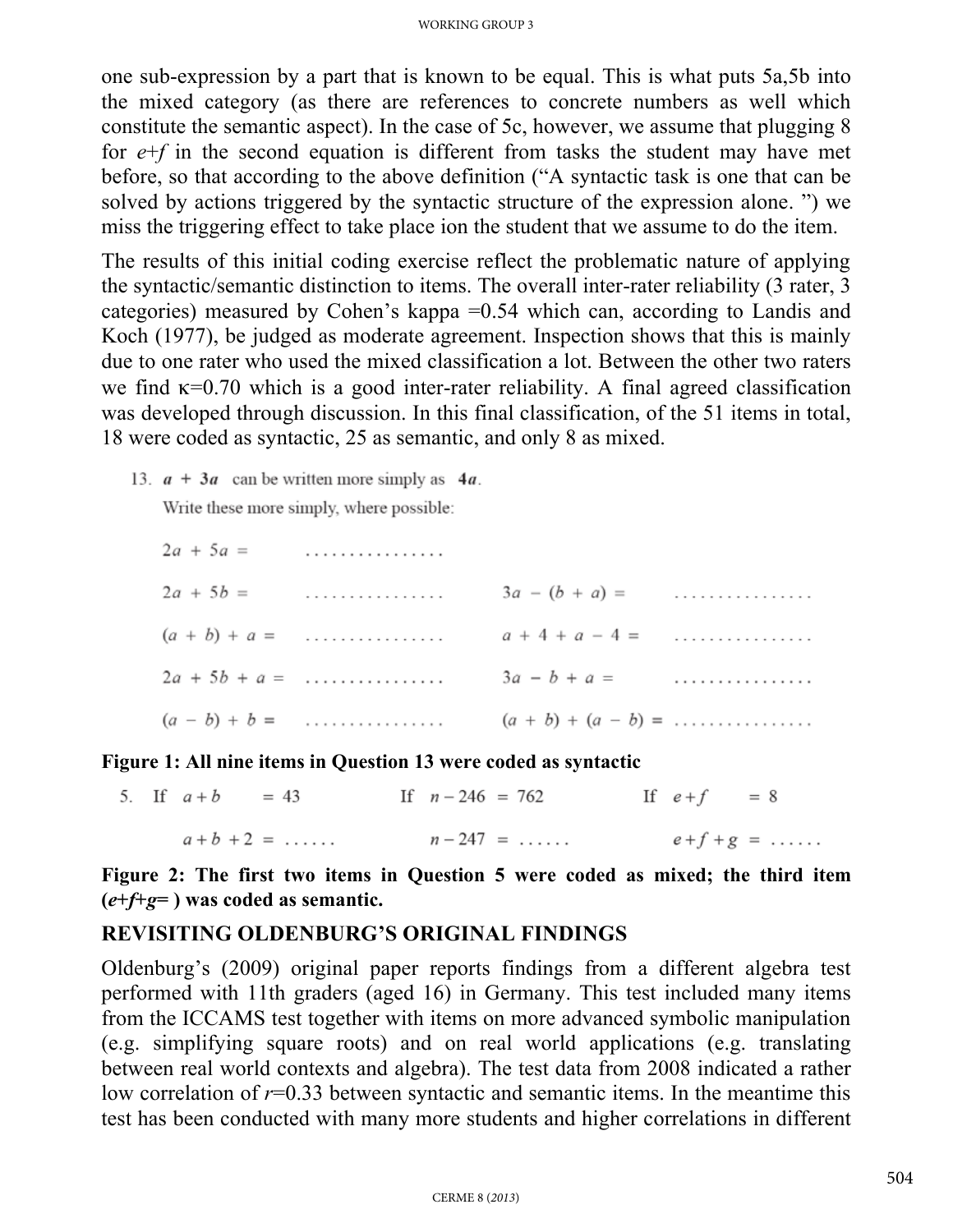groups up to *r*=0.54 have been found. From comparing these various groups one can deduce the rule that the correlation is higher in higher achieving schools. This result cannot be explained by a ceiling effect as even in the weakest group facility (i.e. the fraction of correct answers) on syntactic and semantic items has been 33% resp. 53% so that no ceiling effects that would reduce the correlation have to be anticipated.

One potential explanation for these low correlations is that it may be that any arbitrarily chosen groups of items of similar facilities would tend to have a similarly low correlation. In order to test this hypothesis, we performed a bootstrapping process on the data from Oldenburg (2009). [2] This produced a large set of randomly chosen scales with a higher average correlation of 0.64 (standard deviation 0.062). We conclude that the selection of syntactic items is not arbitrary.

## **EXAMINING THE PERFORMANCE OF SYNTACTIC AND SEMANTIC ITEMS**

We now consider our analysis of the 2008/9 ICCAMS dataset. The scales or item groups for both syntactic and semantic groups were found to have good internal reliability: Cronbach's alpha was 0.87 for the syntactic scale and 0.86 for the semantic scale. However, in sharp contrast to the original study, the correlation between the two scales was  $r=0.75$  rising to  $r=0.78$  (when blank responses are treated as incorrect rather than missing).

First, the difference may indicate some sample dependence. For example, the relationship between syntactic and semantic approaches may be influenced by the different curricula and pedagogic approaches in England and Germany. Second, as described above, we aimed to code as many items as possible. It is clear that this approach may tend to classify 'mixed' items as either syntactic or semantic. This may be reflected in the difficulties that we encountered in the coding process. Third, unlike Oldenburg's (2009) study, the ICCAMS test items were not specifically designed to assess the syntactic / semantic distinction. In fact, the ICCAMS test was not specifically designed to examine the syntactic/semantic distinction but sought to use items that use "problems which were recognizably connected to the mathematics curriculum but which would require the child to use methods which were not obviously 'rules'." (Hart & Johnson, 1983, p.2). As a result, the test items may be biased towards syntactic items that require some semantic thinking.

To investigate the second and third of these points, we reduced the syntactic scale to a core of 9 syntactic items originally coded as syntactic by all three authors. This reduces the correlations to 0.66 (or 0.69 with missing values treated as incorrect). However, a similar process of elimination from the semantic scale does not bring the value further down, so that still the explanation is not satisfactory. We propose an explanation that is related but not identical to aspects and uses of letters as symbols.

In mathematical logic (cf. Tourlakis 2003, p. 53) semantics is defined using interpretations. An interpretation of a set of formulae of predicate calculus is given by a set S (the domain of the interpretation) and an assignment that gives an element of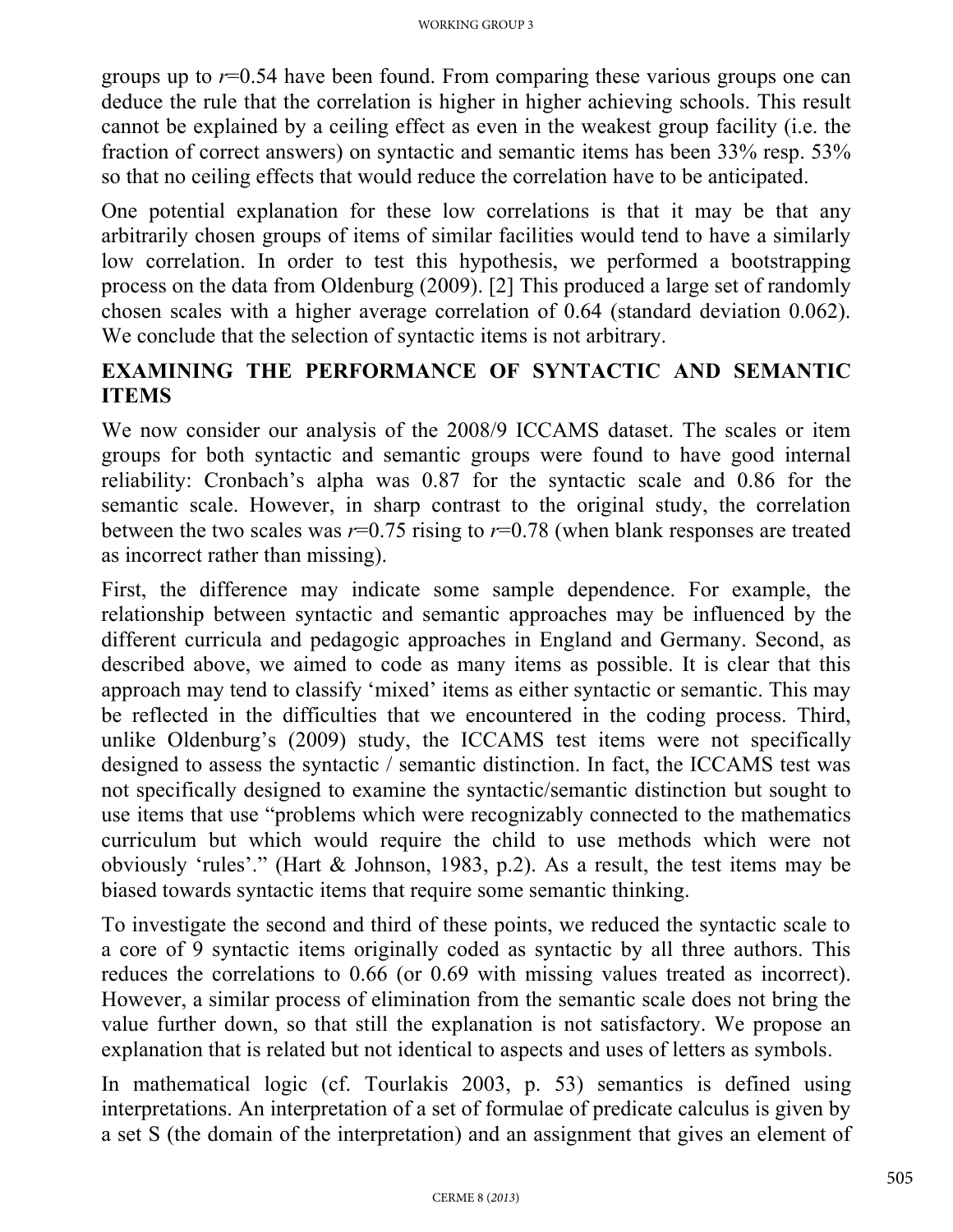S for every occurrence of an unbound variable in the formula, and functions and predicates over S for every function and predicate symbol in the formulae. After applying all these assignments the formulae reduce to statements in the domain with no unbound variables remaining. For working with specific numbers it is thus enough to consider one interpretation, but to prove that a formula is a tautology one has to show that it is true in all interpretations. This distinction is crucial for learners. Küchemann (1981) has carefully drawn the distinction between an understanding of letters as specific unknowns and a more sophisticated understanding of letters as generalized numbers or variables. We suggest that the former, although semantic, requires the learner to consider only one possible interpretation or meaning, while the latter requires one to consider multiple interpretations. This suggests that treating the semantic scale as one-dimensional may not be justified. Thus we split up the semantic scale into two:

- **SES** *Semantics with single interpretation*: These are items that require only one interpretation to be considered. Thus they can be solved by mentally replacing the x by one number. A key example is the item: Write down the smallest and the largest of these:  $n + 1$ ,  $n + 4$ ,  $n - 3$ ,  $n$ ,  $n - 7$
- **SEM** *Semantics with multiple interpretations*: These items can only be solved if multiple interpretations of the variable are considered. A key item is: Which is larger,  $2n$  or  $n + 2$ ?

This gives the following correlations:

| $\bullet$  | CVM | <b>SES</b> | <b>SEM</b>         |
|------------|-----|------------|--------------------|
|            |     | 0.87       | $\sqrt{2}$<br>v.ju |
| <b>SES</b> |     |            | ∪.∪J               |

#### **Table 1: Correlations between syntactic and two kind of semantic items**

If one replaces SYN by the core of transformational items then the correlation SYN-SEM goes down to 0.45 and of SYN-SES to 0.71. Again with the standard definition of SYN, one observes an interesting dependency of the correlation SYN-SEM which is for students aged 12, 13 and 14, respectively, 0.45, 0.47, 0.54. This is consistent with the observation made above that the test from Oldenburg (2009) shows higher correlations in better performing schools. Our interpretation of this is that it is possible to gain a certain level of facility with either syntactic or semantic items without understanding the complementary aspect, but that higher achievement levels (as typically reached by older students) require a tighter integration of both aspects.

This suggests – although one should keep in mind that this claim has no broader base than the one presented –that a simple dichotomy between semantic and syntactic item may be useful as a first approximation but blurs some important distinctions. The three scales defined above seem to better model the cognitive structure of students.

In order to examine this hypothesis further, we performed a structural equation modeling of the situation with SYN, SES and SEM as latent variables. Fitting such a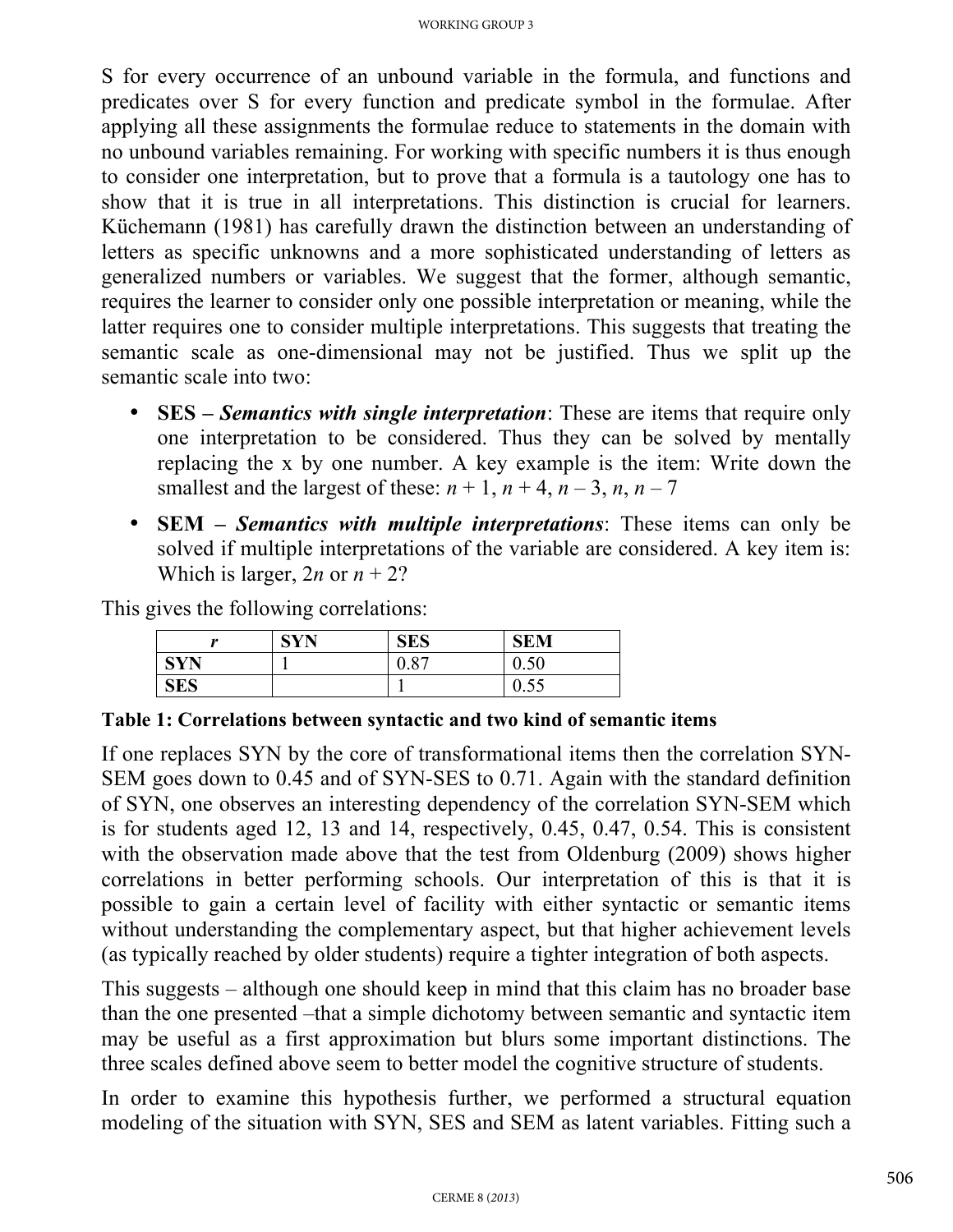model enables the identification of items that do not fit well into a scale. [3] The resulting model showed a good model fit (RMSEA=0.047, CFI=0.37). See Figure 3.



**Figure 3: The structural model of three latent variables**

The model equations were as follows:

 $SES = 0.63*SYN + error(1)$  $SEM = -0.002*SYN - 0.011*SES + error (2)$ 

Equation (1) suggests that there may be a bridge from understanding the syntax of expressions to the ability to use it with specific (although unknown) numbers in one interpretation. One might conjecture that applying the interpretation (of letter as a specific but unknown number) requires at least the syntactic ability to plug in values for letters and evaluate the result. Equation (2), on the other hand, suggests that a fuller semantic understanding may develop relatively independently of syntactic and semantics with a single interpretation. [4]

### **CONCLUSION**

As we have seen, there are considerable methodological issues in operationalizing the distinction between syntactic and semantic modes of thinking in existing test items. We found the process of coding the items to be problematic. This difficulty is reflected in the theoretical literature where the two modes are not treated as entirely distinct. Our initial approach was to attempt to code as many items as possible as either syntactic or semantic. On this basis, our analysis of the English data suggested that these data do not show the same pronounced distinction between syntactic and semantic items as was previously reported for the German data (Oldenburg, 2009). We have hypothesised possible reasons for this, such as some interdependence with different country curricula. In addition, the two samples were of different ages and it may be that the classification of items as syntactic or semantic may be age-related. Our analysis also suggests that the semantic scale may not be uni-dimensional. By classifying the semantic aspect into two sub-dimensions, based on whether one or many meanings or interpretations appear to be required, we found a relationship between syntactic and semantic items based on a single meaning, but not between either and sematic items requiring multiple interpretations. We emphasise, however, that this is exploratory analysis and further studies are needed to explore these questions deeper. Nevertheless, our analysis suggests that it may be possible to identify syntactic and semantic abilities using test items. We note, however, that this may require items designed specifically for this purpose.

#### **NOTES**

<sup>1.</sup> We are emphasising that the choice of numbers to substitute involves semantic processes.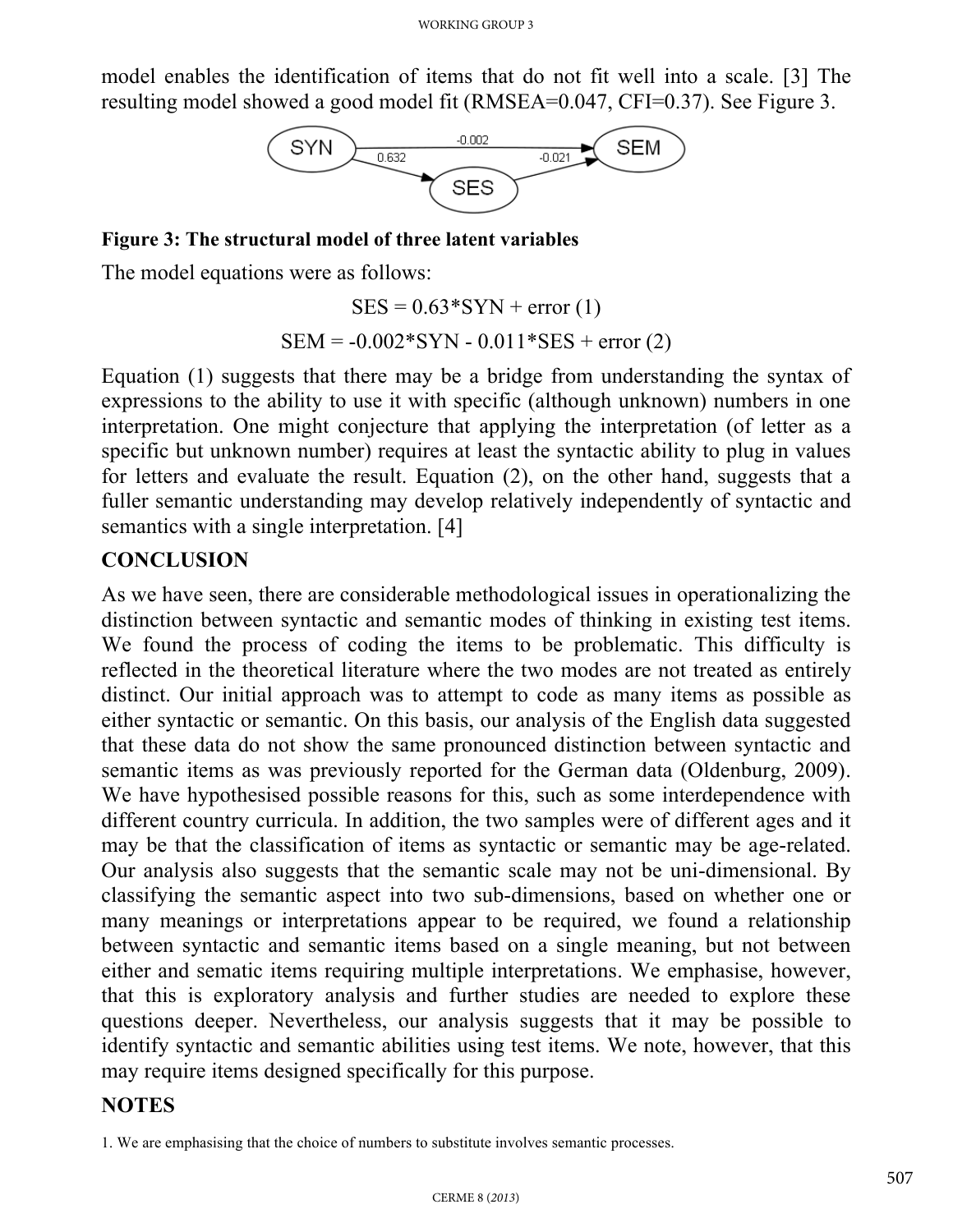2. The bootstrapping was conducted as follows. We drew 10,000 samples of groups of seven and 30 items, exactly the same size as the syntactic and semantic groups in Oldenburg's (2009) study. Samples were retained if the average facility was within 15% of the average facility in the syntactic (33%) and semantic (53%) item groups and otherwise discarded. The average correlation was calculated on the basis of all the retained samples.

3. We used the R package lavaan using a polychoric covariance matrix (calculated with the R package polycor) in order to compensate for the binary indicator variable used here. The binary coded items were used as indicator variables with free weights that the three latent variables load on. The variance of the latent constructs was fixed to be 1.

4. The fact that both weights are negative is not important because both numbers are very small and don't differ from 0 significantly (standard errors are 0.026 and 0.021 for the first and second coefficient, respectively).

#### **REFERENCES**

- Baader, F., & Nipkow, T. (1999). *Term Rewriting and All That*. Cambridge: University Press.
- Collis, K. F. (1975). *The Development of formal Reasoning: Report of a SSRC sponsored project carried out at the University of Nottingham School of Education during 1974*. University of Newcastle: Newcastle, New South Wales.
- Engelbrecht, J., Harding, A., & Potgieter, M. (2005). Undergraduate students' performance and confidence in procedural and conceptual mathematics. *International Journal of Mathematical Education in Science and Technology, 36*(7), 701-712.
- Hart, K., Brown, M. L., Küchemann, D. E., Kerslake, D., Ruddock, G., & McCartney, M. (Eds.). (1981). *Children's understanding of mathematics: 11-16*. London: John Murray.
- Hart, K. M., & Johnson, D. C. (Eds.). (1983). *Secondary school children's understanding of mathematics: A report of the mathematics component of the concepts in secondary mathematics and science programme*. London: Centre for Science Education, Chelsea College.
- Hodgen, J., Küchemann, D., Brown, M., & Coe, R. (2009). School students' understandings of algebra 30 years on. In M. Tzekaki, M. Kaldrimidou & H. Sakonidis (Eds.), *Proceedings of the 33rd Conference of the International Group for the Psychology of Mathematics Education (PME 33)* (Vol. 3, pp. 177-184). Thessaloniki, Greece: PME.
- Iannone, P., & Nardi, E. (2007). The interplay between syntactic and semantic knowledge in proof production: mathematicians' perspectives. In D. Pitta-Pantazi & G. Philippou (Eds.), *Proceedings of CERME 5: Fifth Congress of the European Society for Research in Mathematics Education, 22 – 26 February* (pp. 2300- 2309). Larnaca, Cyprus: European Society for Research in Mathematics Education / Department of Education, University of Cyprus.
- Kieran, C. (1996). The changing face of school algebra. In C. Alsina, J. Alvarez, B. Hodgson, C. Laborde & A. Pérez (Eds.), *8th International Congress on*